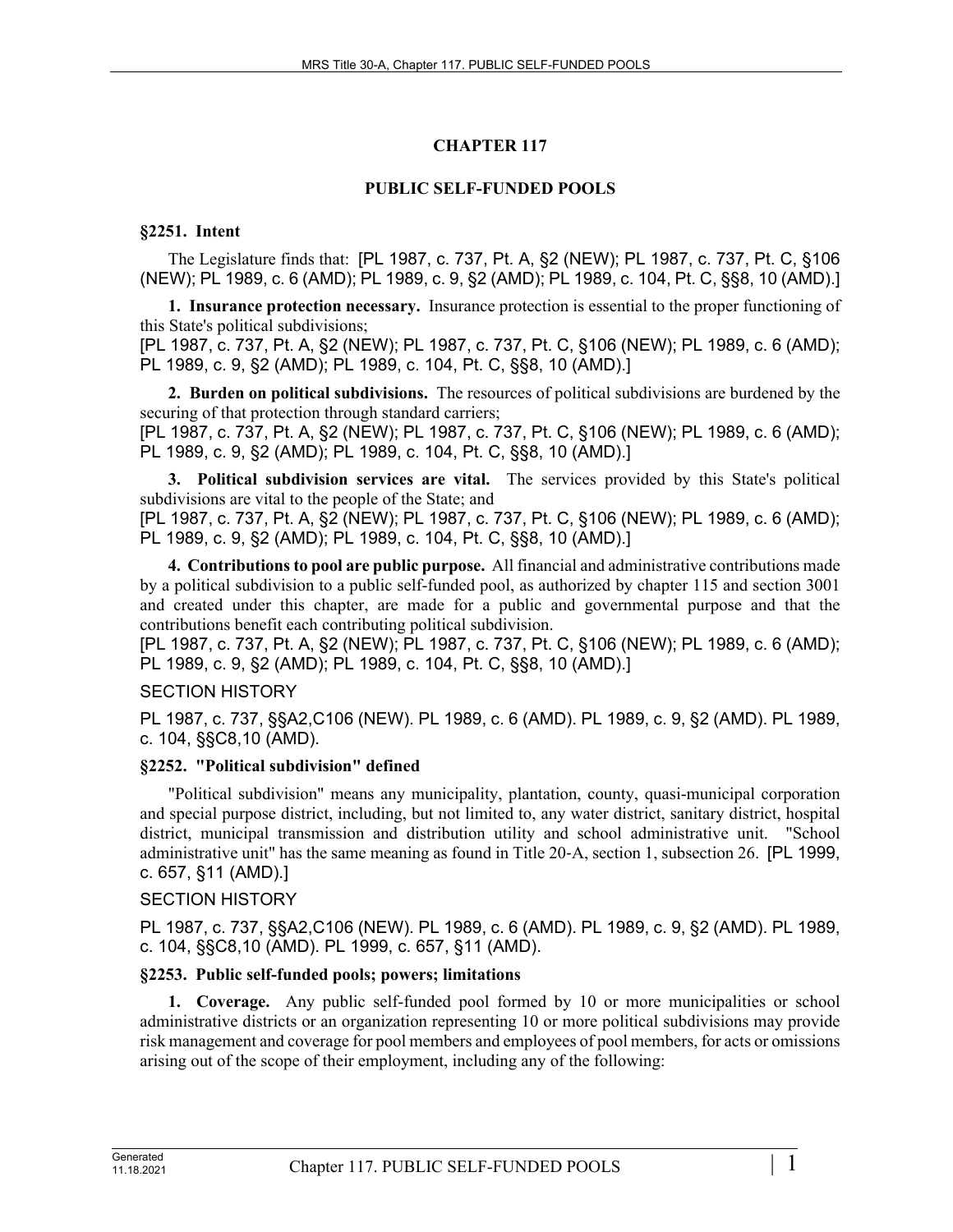A. Casualty insurance, including general and professional liabilities coverage, but excluding workers' compensation insurance provided under Title 39-A; [PL 1991, c. 885, Pt. E, §40 (AMD); PL 1991, c. 885, Pt. E, §47 (AFF).]

B. Property insurance, including marine insurance and inland navigation, transportation, boiler and machinery insurance coverage; [PL 1987, c. 737, Pt. A, §2 (NEW); PL 1987, c. 737, Pt. C, §106 (NEW); PL 1989, c. 6 (AMD); PL 1989, c. 9, §2 (AMD); PL 1989, c. 104, Pt. C, §§8, 10 (AMD).]

C. Automobile insurance and protection against other liability and loss associated with the ownership of motor vehicles; [PL 1987, c. 737, Pt. A, §2 (NEW); PL 1987, c. 737, Pt. C, §106 (NEW); PL 1989, c. 6 (AMD); PL 1989, c. 9, §2 (AMD); PL 1989, c. 104, Pt. C, §§8, 10 (AMD).]

D. Surety and fidelity insurance coverage; and [PL 1987, c. 737, Pt. A, §2 (NEW); PL 1987, c. 737, Pt. C, §106 (NEW); PL 1989, c. 6 (AMD); PL 1989, c. 9, §2 (AMD); PL 1989, c. 104, Pt. C, §§8, 10 (AMD).]

E. Environmental impairment insurance coverage. [PL 1987, c. 737, Pt. A, §2 (NEW); PL 1987, c. 737, Pt. C, §106 (NEW); PL 1989, c. 6 (AMD); PL 1989, c. 9, §2 (AMD); PL 1989, c. 104, Pt. C, §§8, 10 (AMD).]

[PL 1991, c. 885, Pt. E, §40 (AMD); PL 1991, c. 885, Pt. E, §47 (AFF).]

**1-A. Self-funded pool for medical expenses incurred by county jails.** A public self-funded pool formed by 5 or more counties or by an organization representing 5 or more counties may provide risk management and coverage for pool members for medical expenses incurred by county jails for prisoners. A self-funded pool established pursuant to this subsection may collect a premium from pool members to cover 80% of medical expenses totaling \$10,000 or more incurred for any one prisoner. [PL 2001, c. 97, §1 (NEW).]

**2. Limitations.** A public self-funded pool may not provide for hospital, medical, surgical or dental benefits to the employees of the member political subdivisions in the pool except when those benefits arise from the obligations and responsibilities of the pool in providing automobile insurance coverage and protection against other liability and loss associated with the ownership of motor vehicles. [PL 1989, c. 6 (AMD); PL 1989, c. 9, §2 (AMD); PL 1989, c. 104, Pt. C, §15 and Pt (AMD).]

**3. Excess insurance; reinsurance.** A public self-funded pool shall obtain excess insurance or reinsurance. Aggregate excess insurance to be purchased by the pool under its plan shall be bound before the effective date of the plan. The insurance shall limit the exposure of the pool to a defined level both as to ultimate claims values and loss ratio at which recovery from the insurer will be realized. The attachment point of continuing aggregate excess coverage shall provide risk relief to the plan adequate to its financing needs.

[PL 1987, c. 737, Pt. A, §2 (NEW); PL 1987, c. 737, Pt. C, §106 (NEW); PL 1989, c. 6 (AMD); PL 1989, c. 9, §2 (AMD); PL 1989, c. 104, Pt. C, §§8, 10 (AMD).]

**4. Amounts to be paid when coverage issued.** Any member joining the pool before the effective date of the plan or during the first year of operation must pay at least 25% of the first year's annual contribution before coverage becomes effective.

[PL 1987, c. 737, Pt. A, §2 (NEW); PL 1987, c. 737, Pt. C, §106 (NEW); PL 1989, c. 6 (AMD); PL 1989, c. 9, §2 (AMD); PL 1989, c. 104, Pt. C, §§8, 10 (AMD).]

**5. Underwriting guidelines.** Prior to the operation of the pool's plan, underwriting guidelines shall be adopted which embody rate charges to prospective members at a level adequate to its financial needs as certified by the pool's actuary. Fixed costs of operations shall likewise be covered for the first prospective fund year and an overlay sufficient to reasonably meet immediate claims costs shall be held in a separate account to be used solely for this purpose.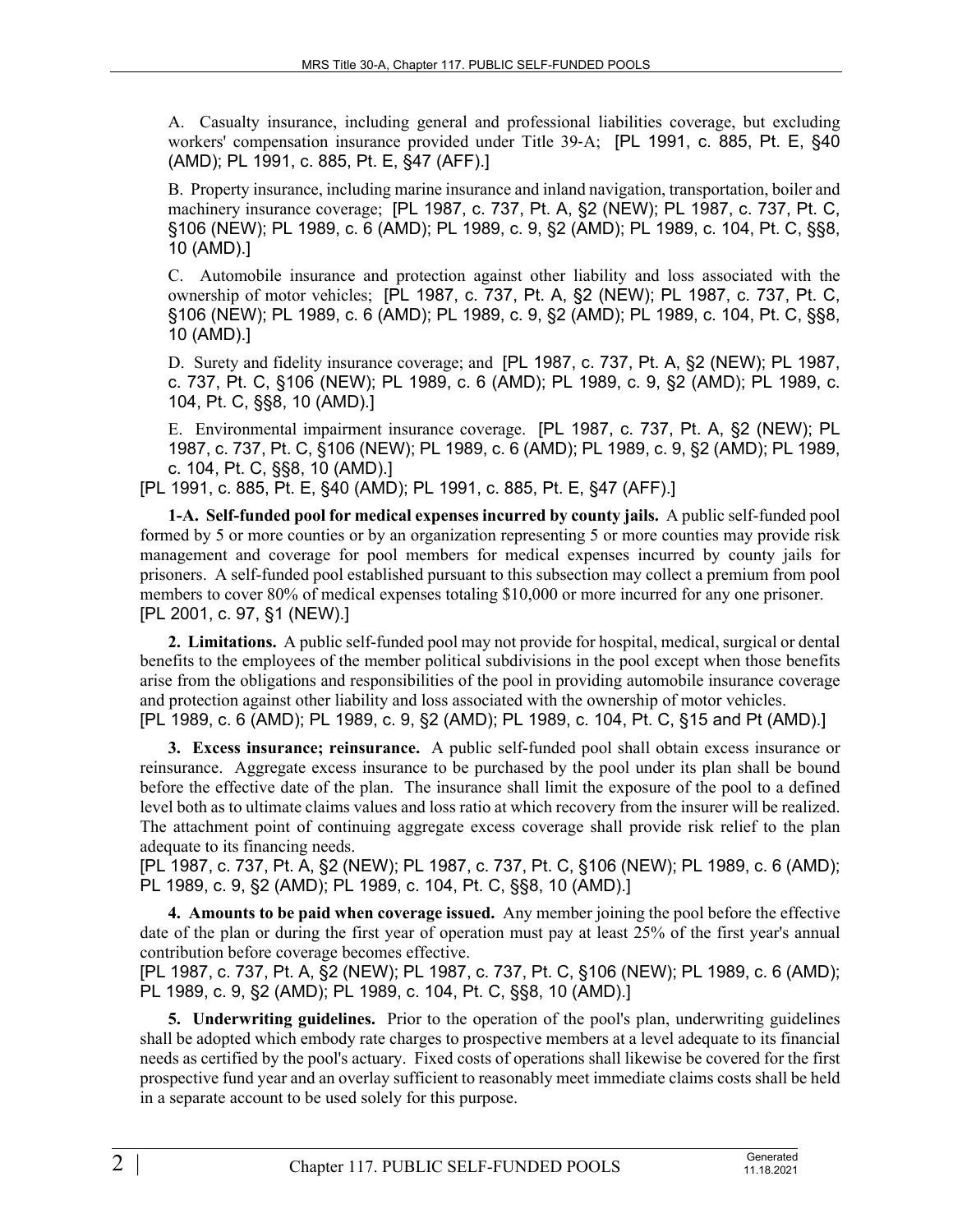[PL 1987, c. 737, Pt. A, §2 (NEW); PL 1987, c. 737, Pt. C, §106 (NEW); PL 1989, c. 6 (AMD); PL 1989, c. 9, §2 (AMD); PL 1989, c. 104, Pt. C, §§8, 10 (AMD).]

**6. Actuarial advisory opinion.** Prior to the operation of the pool's plan, the pool must obtain an independent actuarial advisory opinion report given by a member of the American Academy of Actuaries qualified as a casualty loss reserve specialist as defined by the National Association of Insurance Commissioners. Two copies of this report shall be filed with the Superintendent of Insurance; one copy shall be filed with each member of the board of directors; and one copy shall be provided to each prospective pool member. The report shall address:

A. The financial viability of the plan; and [PL 1987, c. 737, Pt. A, §2 (NEW); PL 1987, c. 737, Pt. C, §106 (NEW); PL 1989, c. 6 (AMD); PL 1989, c. 9, §2 (AMD); PL 1989, c. 104, Pt. C, §§8, 10 (AMD).]

B. Ultimate risk exposures attendant to each line being underwritten by the plan. [PL 1987, c. 737, Pt. A, §2 (NEW); PL 1987, c. 737, Pt. C, §106 (NEW); PL 1989, c. 6 (AMD); PL 1989, c. 9, §2 (AMD); PL 1989, c. 104, Pt. C, §§8, 10 (AMD).]

[PL 1987, c. 737, Pt. A, §2 (NEW); PL 1987, c. 737, Pt. C, §106 (NEW); PL 1989, c. 6 (AMD); PL 1989, c. 9, §2 (AMD); PL 1989, c. 104, Pt. C, §§8, 10 (AMD).]

**7. General powers.** A public self-funded pool, for the purposes of carrying on the business of the public self-funded pool whether or not a body corporate, may:

A. Sue or be sued; [PL 1987, c. 737, Pt. A, §2 (NEW); PL 1987, c. 737, Pt. C, §106 (NEW); PL 1989, c. 6 (AMD); PL 1989, c. 9, §2 (AMD); PL 1989, c. 104, Pt. C, §§8, 10 (AMD).]

B. Make contracts; [PL 1987, c. 737, Pt. A, §2 (NEW); PL 1987, c. 737, Pt. C, §106 (NEW); PL 1989, c. 6 (AMD); PL 1989, c. 9, §2 (AMD); PL 1989, c. 104, Pt. C, §§8, 10 (AMD).]

C. Hold and dispose of real property; and [PL 1987, c. 737, Pt. A, §2 (NEW); PL 1987, c. 737, Pt. C, §106 (NEW); PL 1989, c. 6 (AMD); PL 1989, c. 9, §2 (AMD); PL 1989, c. 104, Pt. C, §§8, 10 (AMD).]

D. Borrow money, contract debts and pledge assets in the name of the public self-funded pool. [PL 1987, c. 737, Pt. A, §2 (NEW); PL 1987, c. 737, Pt. C, §106 (NEW); PL 1989, c. 6 (AMD); PL 1989, c. 9, §2 (AMD); PL 1989, c. 104, Pt. C, §§8, 10 (AMD).]

[PL 1987, c. 737, Pt. A, §2 (NEW); PL 1987, c. 737, Pt. C, §106 (NEW); PL 1989, c. 6 (AMD); PL 1989, c. 9, §2 (AMD); PL 1989, c. 104, Pt. C, §§8, 10 (AMD).]

**8. Establishment as separate legal or administrative entity.** The public self-funded pool may be established as a separate legal or administrative entity for purposes of effectuating public self-funded pool agreements.

[PL 1987, c. 737, Pt. A, §2 (NEW); PL 1987, c. 737, Pt. C, §106 (NEW); PL 1989, c. 6 (AMD); PL 1989, c. 9, §2 (AMD); PL 1989, c. 104, Pt. C, §§8, 10 (AMD).]

SECTION HISTORY

PL 1987, c. 737, §§A2,C106 (NEW). PL 1989, c. 6 (AMD). PL 1989, c. 9, §2 (AMD). PL 1989, c. 104, §§A15,C8,C10 (AMD). PL 1991, c. 885, §E40 (AMD). PL 1991, c. 885, §E47 (AFF). PL 2001, c. 97, §1 (AMD).

#### **§2254. Public self-funded pool not insurance company**

Any public self-funded pool operating under this chapter is not an insurance company, reciprocal insurer or insurer under the laws of the State. The development, administration and provision of public self-funded pool programs and coverages authorized by section 2253, subsection 1, by the governing authority created to administer the pool does not constitute doing an insurance business. [PL 1987, c. 737, Pt. C, §2 and Pt (NEW); PL 1989, c. 6 (AMD); PL 1989, c. 9, §2 (AMD); PL 1989, c. 104, Pt. C, §§8, 10 (AMD).]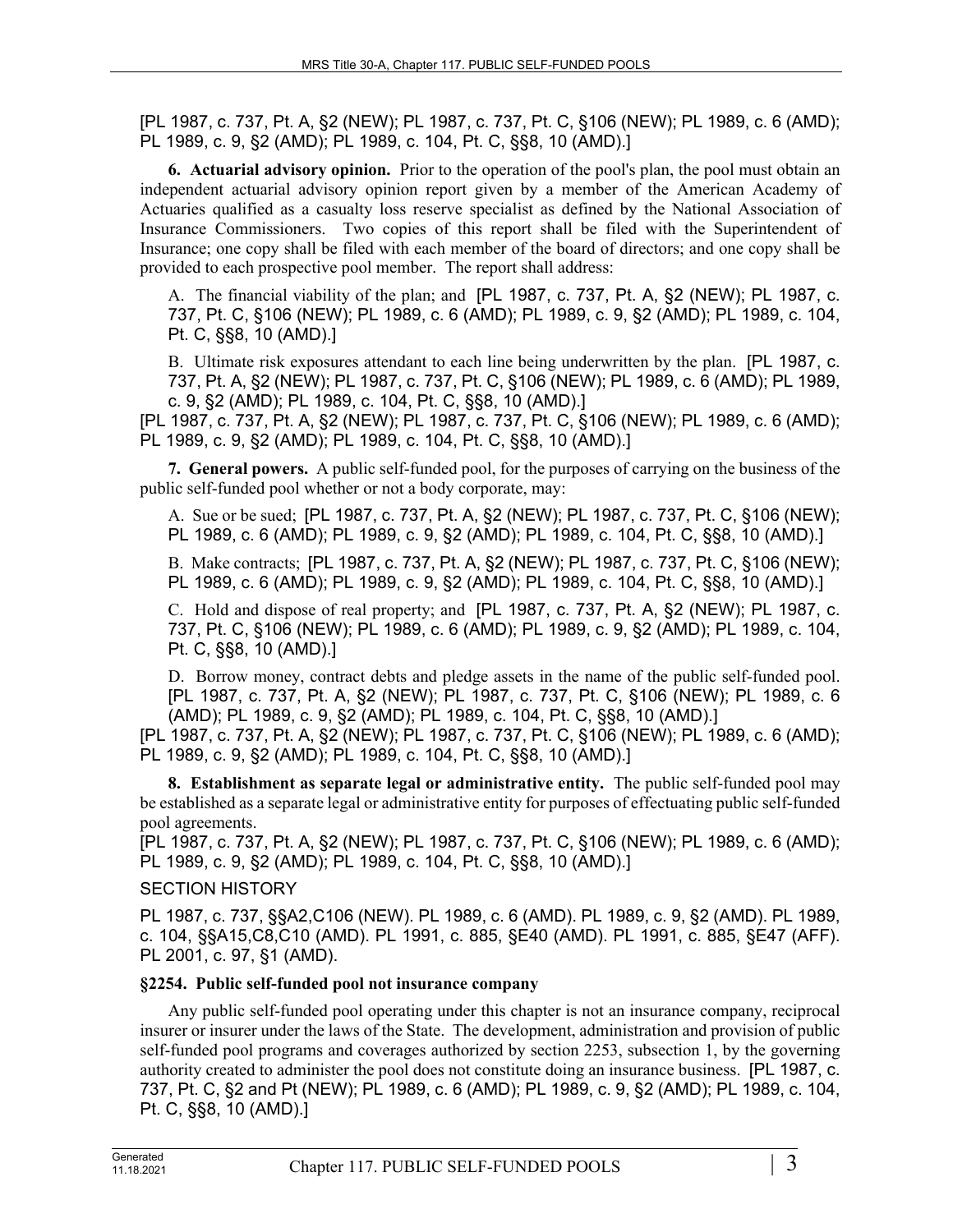# SECTION HISTORY

PL 1987, c. 737, §§A2,C106 (NEW). PL 1989, c. 6 (AMD). PL 1989, c. 9, §2 (AMD). PL 1989, c. 104, §§C8,10 (AMD).

### **§2255. Contract establishing public self-funded pool; provisions**

Any contract entered into under this chapter must provide: [PL 1987, c. 737, Pt. A, §2 (NEW); PL 1987, c. 737, Pt. C, §106 (NEW); PL 1989, c. 6 (AMD); PL 1989, c. 9, §2 (AMD); PL 1989, c. 104, Pt. C, §§8, 10 (AMD).]

**1. Financial plan.** A financial plan setting forth in general terms:

A. The insurance coverages to be offered by the public self-funded pool; applicable deductible levels; and the maximum level of claims which the pool will self-insure; [PL 1987, c. 737, Pt. A, §2 (NEW); PL 1987, c. 737, Pt. C, §106 (NEW); PL 1989, c. 6 (AMD); PL 1989, c. 9, §2 (AMD); PL 1989, c. 104, Pt. C, §§8, 10 (AMD).]

B. The amount of cash reserves to be set aside for the payment of claims; [PL 1987, c. 737, Pt. A, §2 (NEW); PL 1987, c. 737, Pt. C, §106 (NEW); PL 1989, c. 6 (AMD); PL 1989, c. 9, §2 (AMD); PL 1989, c. 104, Pt. C, §§8, 10 (AMD).]

C. The amount of insurance to be purchased by the pool to provide coverage over and above the claims which are not satisfied directly from the pool's resources and the terms of that policy set forth in section 2253, subsection 3; and [PL 1987, c. 737, Pt. A, §2 (NEW); PL 1987, c. 737, Pt. C, §106 (NEW); PL 1989, c. 6 (AMD); PL 1989, c. 9, §2 (AMD); PL 1989, c. 104, Pt. C, §§8, 10 (AMD).]

D. The amount of aggregate excess insurance coverage to be purchased; [PL 1987, c. 737, Pt. A, §2 (NEW); PL 1987, c. 737, Pt. C, §106 (NEW); PL 1989, c. 6 (AMD); PL 1989, c. 9, §2 (AMD); PL 1989, c. 104, Pt. C, §§8, 10 (AMD).]

[PL 1987, c. 737, Pt. A, §2 (NEW); PL 1987, c. 737, Pt. C, §106 (NEW); PL 1989, c. 6 (AMD); PL 1989, c. 9, §2 (AMD); PL 1989, c. 104, Pt. C, §§8, 10 (AMD).]

**2. Management plan.** A plan of management which provides for all of the following:

A. The means of establishing the governing authority of the pool; [PL 1987, c. 737, Pt. A, §2 (NEW); PL 1987, c. 737, Pt. C, §106 (NEW); PL 1989, c. 6 (AMD); PL 1989, c. 9, §2 (AMD); PL 1989, c. 104, Pt. C, §§8, 10 (AMD).]

B. The responsibility of the governing authority with regard to fixing contributions to the pool, maintaining reserves, levying and collecting assessments for deficiencies, disposal of surpluses and administering the pool in the event of termination or insolvency; [PL 1987, c. 737, Pt. A, §2 (NEW); PL 1987, c. 737, Pt. C, §106 (NEW); PL 1989, c. 6 (AMD); PL 1989, c. 9, §2 (AMD); PL 1989, c. 104, Pt. C, §§8, 10 (AMD).]

C. The basis upon which new members may be admitted to and existing members may leave the pool; [PL 1987, c. 737, Pt. A, §2 (NEW); PL 1987, c. 737, Pt. C, §106 (NEW); PL 1989, c. 6 (AMD); PL 1989, c. 9, §2 (AMD); PL 1989, c. 104, Pt. C, §§8, 10 (AMD).]

D. The identification of funds and reserves by exposure area; [PL 1987, c. 737, Pt. A, §2 (NEW); PL 1987, c. 737, Pt. C, §106 (NEW); PL 1989, c. 6 (AMD); PL 1989, c. 9, §2 (AMD); PL 1989, c. 104, Pt. C, §§8, 10 (AMD).]

E. Other provisions necessary or desirable for the operation of the pool; and [PL 1987, c. 737, Pt. A, §2 (NEW); PL 1987, c. 737, Pt. C, §106 (NEW); PL 1989, c. 6 (AMD); PL 1989, c. 9, §2 (AMD); PL 1989, c. 104, Pt. C, §§8, 10 (AMD).]

F. The selection of a governing authority, which shall be a board of directors for the pool, a majority of whom must be elected or appointed officials of pool members and 2 of whom must be members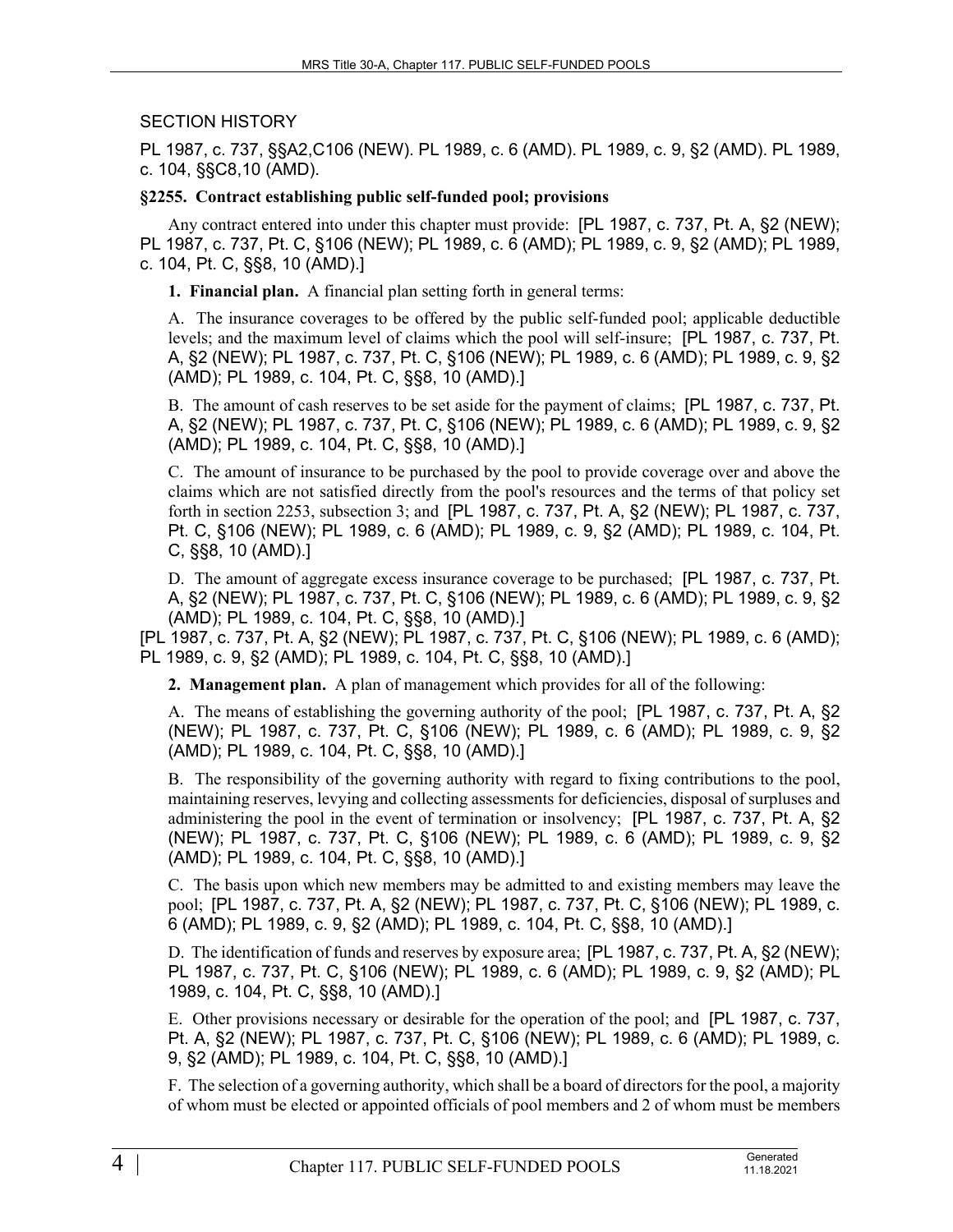of the public from the areas served by the pool who are not currently serving as either elected or appointed officials; and [PL 1987, c. 737, Pt. A, §2 (NEW); PL 1987, c. 737, Pt. C, §106 (NEW); PL 1989, c. 6 (AMD); PL 1989, c. 9, §2 (AMD); PL 1989, c. 104, Pt. C, §§8, 10 (AMD).]

[PL 1987, c. 737, Pt. A, §2 (NEW); PL 1987, c. 737, Pt. C, §106 (NEW); PL 1989, c. 6 (AMD); PL 1989, c. 9, §2 (AMD); PL 1989, c. 104, Pt. C, §§8, 10 (AMD).]

**3. Assessments.** A provision that, if the assets of a public self-funded pool are at any time actuarily determined to be insufficient to enable the pool to discharge its legal liabilities and other obligations and to maintain actuarily sound reserves, it shall, within 30 days of that determination, make up the deficiency or levy a prorated assessment upon its members for the amount needed to make up the deficiency.

A. Members of the pool shall be given 30 days notice of any assessment due. [PL 1987, c. 737, Pt. A, §2 (NEW); PL 1987, c. 737, Pt. C, §106 (NEW); PL 1989, c. 6 (AMD); PL 1989, c. 9, §2 (AMD); PL 1989, c. 104, Pt. C, §§8, 10 (AMD).]

B. The contract must provide sanctions for any failure to comply with a mandatory assessment. [PL 1987, c. 737, Pt. A, §2 (NEW); PL 1987, c. 737, Pt. C, §106 (NEW); PL 1989, c. 6 (AMD); PL 1989, c. 9, §2 (AMD); PL 1989, c. 104, Pt. C, §§8, 10 (AMD).]

[PL 1987, c. 737, Pt. A, §2 (NEW); PL 1987, c. 737, Pt. C, §106 (NEW); PL 1989, c. 6 (AMD); PL 1989, c. 9, §2 (AMD); PL 1989, c. 104, Pt. C, §§8, 10 (AMD).]

#### SECTION HISTORY

PL 1987, c. 737, §§A2,C106 (NEW). PL 1989, c. 6 (AMD). PL 1989, c. 9, §2 (AMD). PL 1989, c. 104, §§C8,10 (AMD).

### **§2256. Audit requirements**

**1. Filing of audited financial statements.** Each public self-funded pool shall file with the members of the pool, by the last day of the 6th month following the end of the pool's fiscal year, audited financial statements certified by an independent certified public accountant. The financial statement must include, but is not limited to:

A. Actuarially certified appropriate reserves for known claims and expenses associated with those claims; [PL 1987, c. 737, Pt. A, §2 (NEW); PL 1987, c. 737, Pt. C, §106 (NEW); PL 1989, c. 6 (AMD); PL 1989, c. 9, §2 (AMD); PL 1989, c. 104, Pt. C, §§8, 10 (AMD).]

B. Claims incurred but not reported and expenses associated with those claims; [PL 1987, c. 737, Pt. A, §2 (NEW); PL 1987, c. 737, Pt. C, §106 (NEW); PL 1989, c. 6 (AMD); PL 1989, c. 9, §2 (AMD); PL 1989, c. 104, Pt. C, §§8, 10 (AMD).]

C. Unearned premiums; and [PL 1987, c. 737, Pt. A, §2 (NEW); PL 1987, c. 737, Pt. C, §106 (NEW); PL 1989, c. 6 (AMD); PL 1989, c. 9, §2 (AMD); PL 1989, c. 104, Pt. C, §§8, 10 (AMD).]

D. Reserve for bad debts. [PL 1987, c. 737, Pt. A, §2 (NEW); PL 1987, c. 737, Pt. C, §106 (NEW); PL 1989, c. 6 (AMD); PL 1989, c. 9, §2 (AMD); PL 1989, c. 104, Pt. C, §§8, 10 (AMD).]

The audited financial statement shall include information concerning the adequacy of the plan. This report shall result from a charge by the directors to the pool's actuary and auditor and shall address excess insurance, charges for coverage to members, service agent's costs and costs of administration of the program.

The actuarial opinion must be given by a member of the American Academy of Actuaries qualified as a casualty loss reserve specialist as defined by the National Association of Insurance Commissioners.